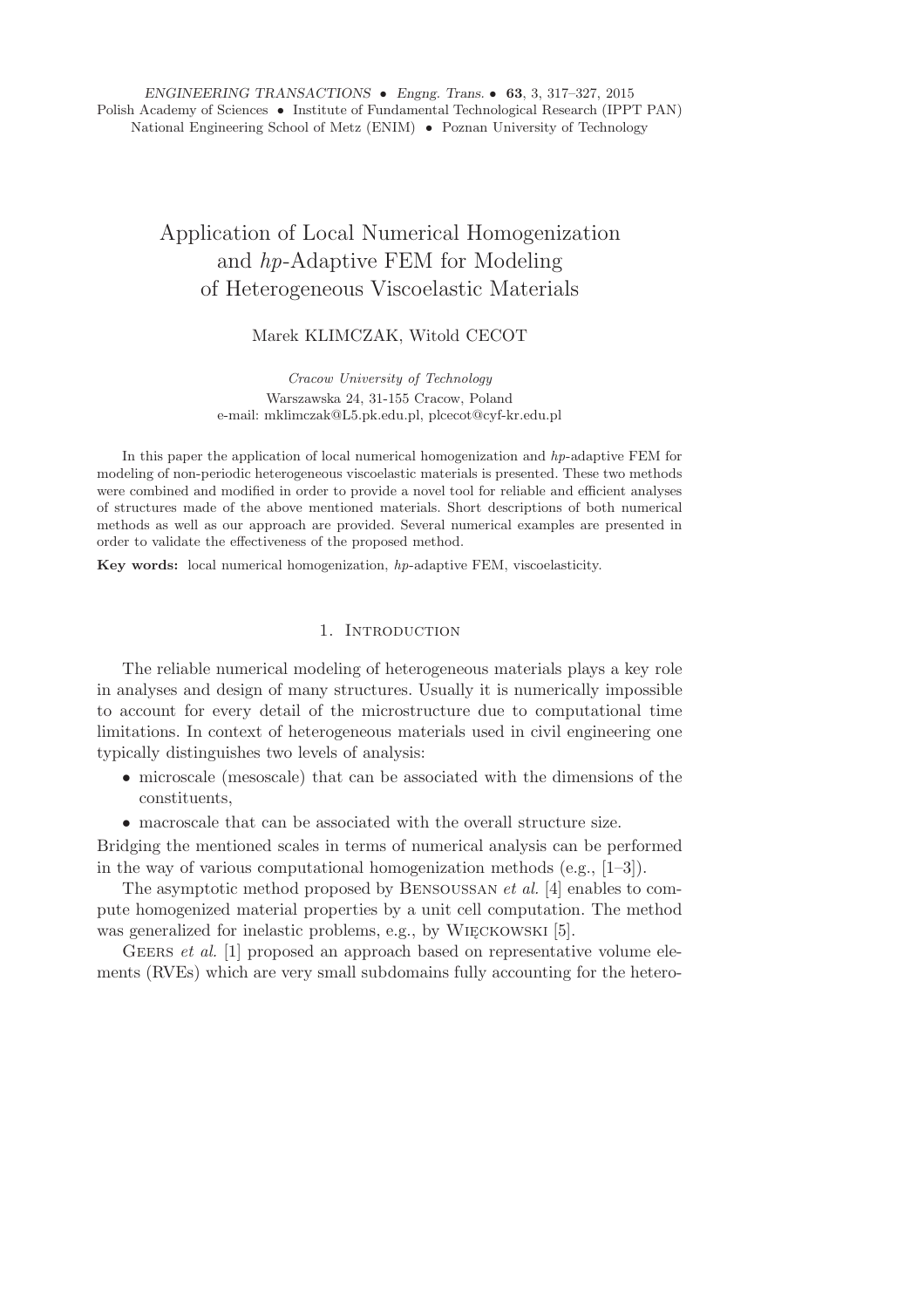geneous microstructure. The RVE analysis enables to calculate effective material operators at selected macroscale, typically Gauss integration points. For nonlinear problems this procedure is iterative. The convergent stiffness matrix for an RVE enables determination of the tangent operator for a current Newton-Raphson iteration at the macroscale. Numerical analysis in both scales is performed using FEM.

Mang *et al.* [2] proposed the RVE-based method as well. Macroscale analysis is also performed using FEM but Mori-Tanaka method or generalized selfconsistent schemes (both based on Eshelby's solution) are applied in order to calculate the effective material operators.

Contrary to those methods, Jhurani's approach [3], called local numerical homogenization, does not make use of the assumption that a considered composite has periodically varying properties and that the scales are separated, i.e.,

$$
\frac{l}{L} \ll 1.0,
$$

where  $l$  and  $L$  denote the micro and macroscale characteristic dimensions respectively. The Jhurani method will be presented in detail in further part of this paper.

Above mentioned methods enable to analyze the response of the structure made of heterogeneous materials transferring necessary information from the lower to the higher scale and significantly reducing computational time comparison to the 'brute force' solution.

Application of computational homogenization is even more urgent in the case of transient problems. Viscoelastic materials require such an approach. Thus, an incremental formulation at each time instant needs to be performed for an appropriate homogenization.

In our research we use the modified local numerical homogenization method, which does not require neither periodicity of the microstructure, nor the distinct separation of 'neighboring' scales. Modification of the original version of the method involves an updating of the load vector due to the inelastic strains evolution. At selected steps of the proposed approach we also use the *hp*-adaptive FEM in order to increase the effectiveness and reliability of the analysis. Preliminary numerical tests are presented in this paper.

# 2. Problem formulation

This paper is organized as follows. First we formulate the problem. Then, we present the local homogenization with our modifications. Finally, we present some benchmark results that illustrate possibilities of the proposed approach.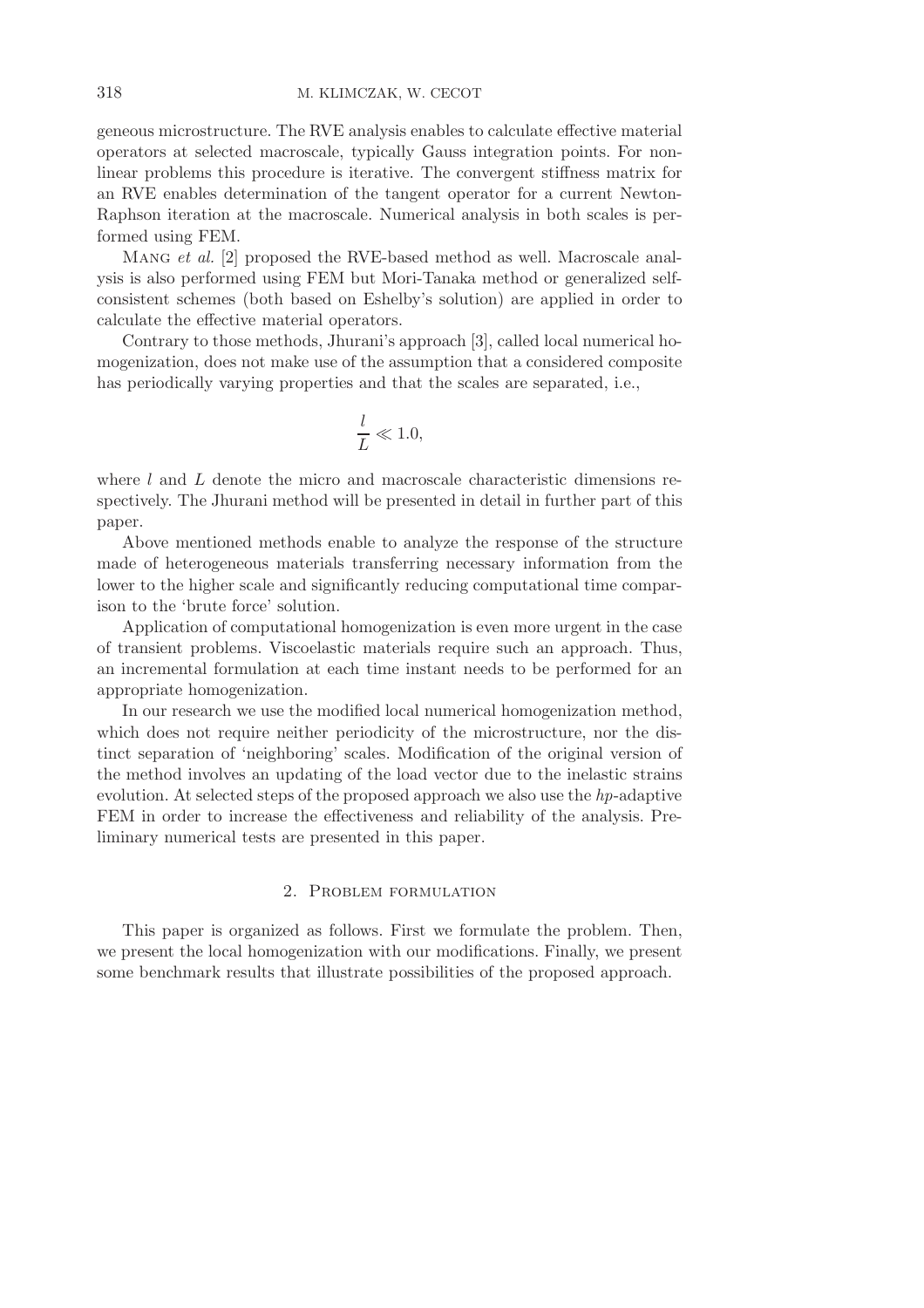The strong formulation of the viscoelastic problem with Burgers constitutive equation is recapitulated below.

Find the displacements  $\mathbf{u}(\mathbf{x}, t)$  such that

$$
(2.1)
$$
\n
$$
\begin{cases}\n\text{div }\dot{\mathbf{v}} + \dot{\mathbf{X}} = 0 & \forall t, \ \mathbf{x} \in \omega_i \subset \Omega, \\
\dot{\mathbf{v}} = \mathbf{C}[\dot{\mathbf{\varepsilon}}(\dot{\mathbf{u}}) - \dot{\mathbf{\varepsilon}}^*] & \forall t, \ \mathbf{x} \in \omega_i \subset \Omega, \\
\dot{\mathbf{\varepsilon}} = \frac{1}{2} [\nabla \dot{\mathbf{u}} + (\nabla \dot{\mathbf{u}})^T] & \forall t, \ \mathbf{x} \in \omega_i \subset \Omega, \\
\dot{\mathbf{\varepsilon}}^* = f(\mathbf{\sigma}, \mathbf{\chi}, \dots) & \forall t, \ \mathbf{x} \in \omega_i \subset \Omega, \\
+ \text{ initial, boundary}, \\
&\& \text{continuity or debonding conditions},\n\end{cases}
$$

where dot above symbols denotes differentiation with respect to time and the following symbols are used:  $\sigma$  – stress tensor, **X** – body forces, **C** – tensor of material parameters,  $\chi$  – internal variable (inelastic strains in the case of Burgers model),  $\dot{\varepsilon}^*$  – inelastic strain rate defined by Burgers model.

The basic mechanical representation of the Burgers constitutive model is shown in Fig. 1. Typically one uses the version with " $N$ " Kelvin-Voigt elements joined in a series.



Transforming the corresponding weak formulation of the problem (2.1) into the incremental form one obtains:

(2.2) 
$$
\int_{\Omega} \Delta \varepsilon : t^{-\Delta t} \dot{\sigma} d\omega = \int_{\Omega} \mathbf{v} \cdot \Delta \mathbf{X} d\omega + \int_{S_{\sigma}} \mathbf{v} \cdot \Delta t^{0} ds + \int_{\Omega} \Delta \varepsilon^{*} : t^{-\Delta t} \dot{\sigma} d\omega \qquad \forall t, \forall \mathbf{v} \in H_{0}^{1}(\Omega),
$$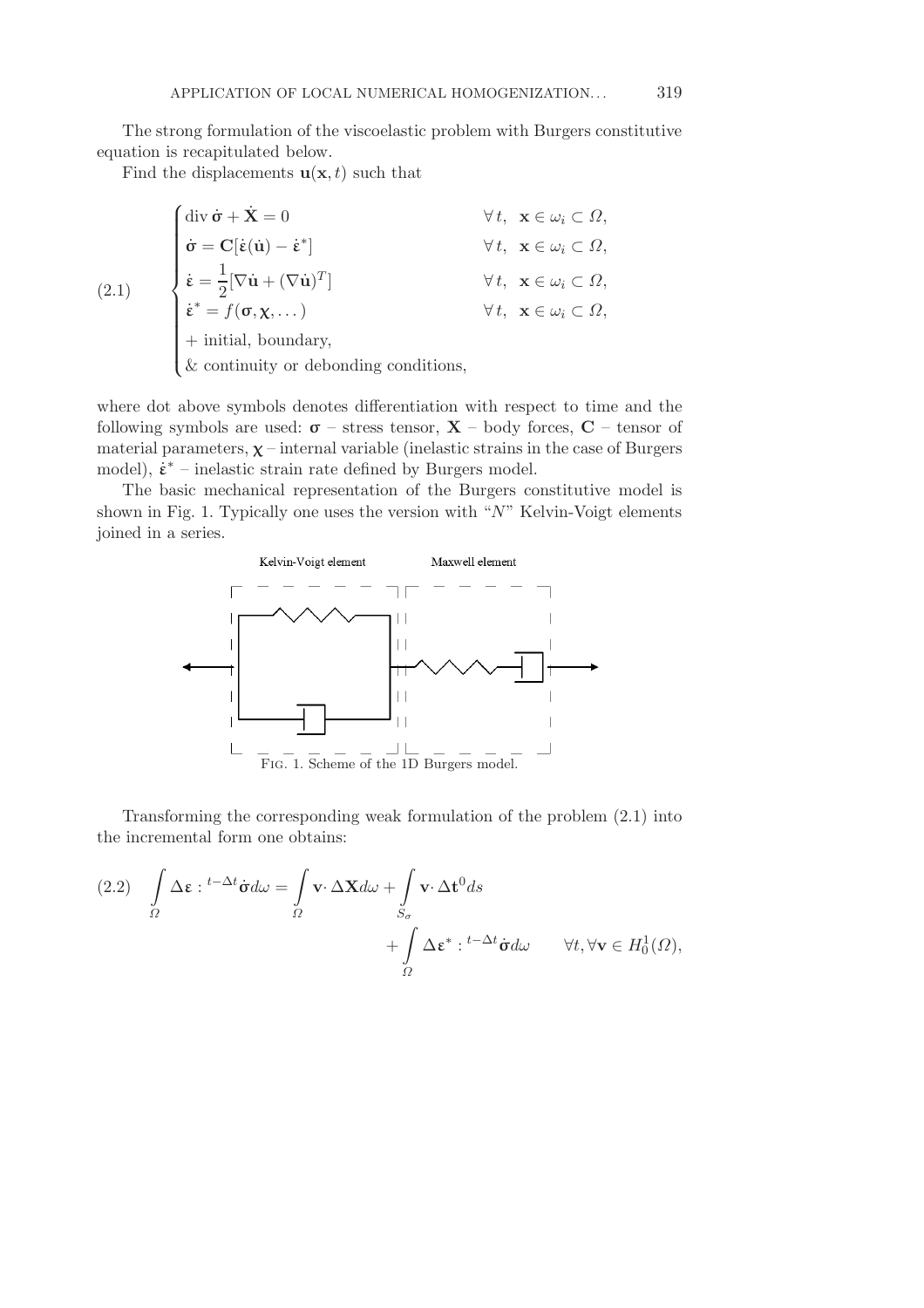where **v** – test functions,  $\mathbf{t}^0$  – tractions,  $t^{-\Delta t} \dot{\sigma}$  – stress rate field at time instant  $t - \Delta t$ ,  $H_0^1$  – the Sobolev space of the functions satisfying homogeneous Dirichlet boundary conditions.

The third term on the right-hand side is the inelastic extension to the load vector. It has to be computed iteratively at each time instant until the equilibrium is reached.

In the case of Burgers model the total strain increment  $(\Delta \epsilon)$  can be decomposed into elastic ( $\Delta \varepsilon_{el}$ ), viscous ( $\Delta \varepsilon_v$ ) and viscoelastic ( $\Delta \varepsilon_{ve}$ ) term as

(2.3) 
$$
\Delta \varepsilon = \Delta \varepsilon_{el} + \Delta \varepsilon_v + \Delta \varepsilon_{ve}.
$$

Detailed description of respective terms of Eq. (2.3) can be found, e.g., in [6–8].

# 3. *hp*-Adaptive FEM

This section describes briefly the most important features of the *hp*-adaptive FEM, which we use to approximate solutions at both micro and macroscales. There are two main kinds of the adaptive finite element method:

- *h* type based on a decrease of the element size and
- *p* type based on a increase of the solution approximation order.

In our research we take advantage of the automatic version of *hp*-adaptive FEM. It was proposed and implemented into codes *hp2D* and *hp3D* by Demkowicz *et al.* [12, 13]. Computation with these codes is performed as follows:

- an initial mesh is arbitrarily generated,
- reference solution is obtained on uniformly refined mesh with solution approximation order increased by one,
- the projection-based interpolation error estimate is computed and the most effective mesh refinement is performed,
- (possibly) anisotropic refinements are performed in order to generate the optimum mesh.

This approach provides both the fast convergence and solution error control.

As it was mentioned before, the *hp*-adaptive FEM is used in the proposed approach as a "coarse mesh generator". It may also be used to obtain the fine mesh at the microscale.

#### 4. Local numerical homogenization

# *4.1. An outline of the method*

Local numerical homogenization (LNH) was proposed by JHURANI [3, 9]. Implementations of this method can be also found in [10, 11]. We use this ap-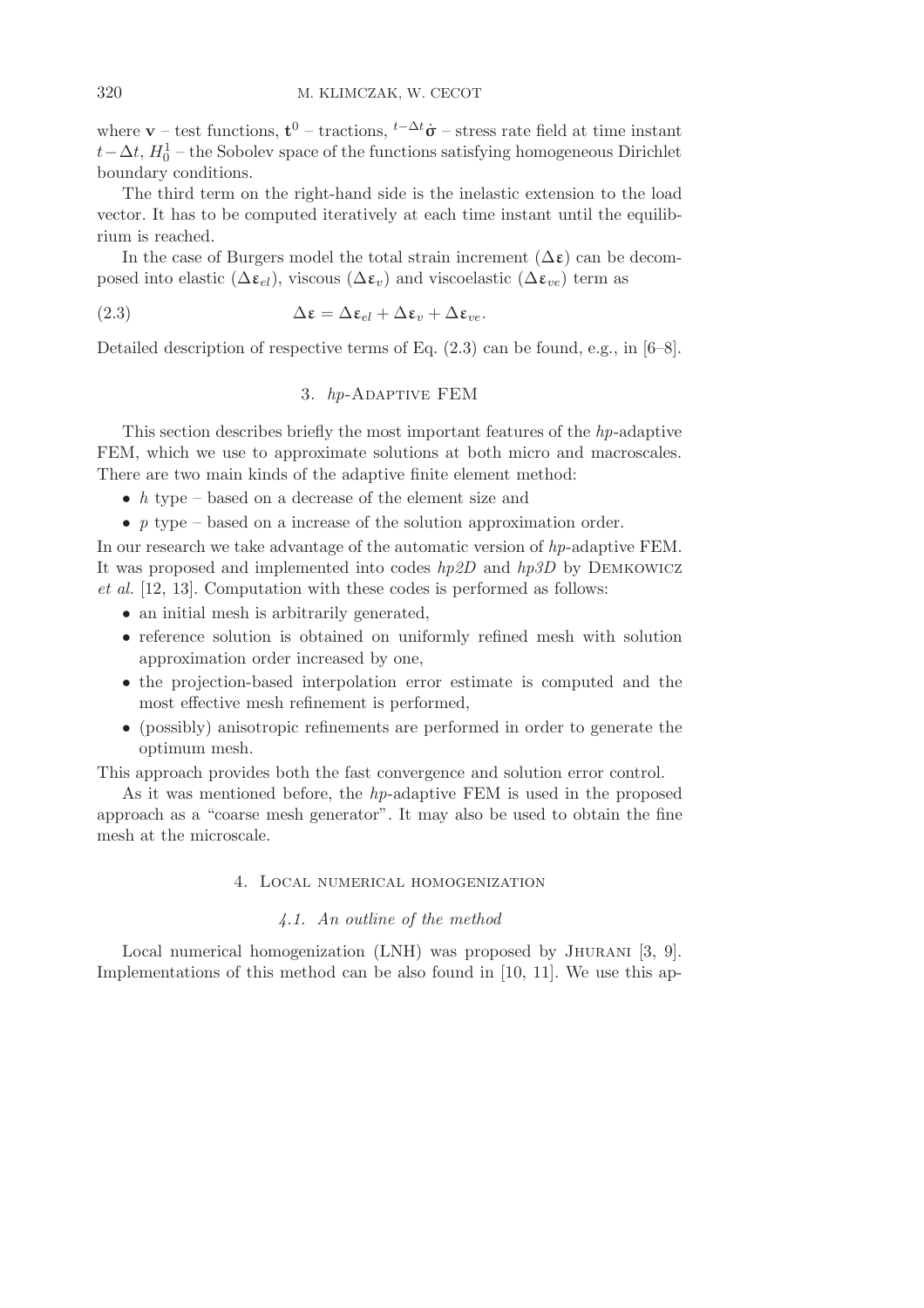proach because neither, the separation of scales condition nor periodicity of the heterogeneous microstructure are required. Thus, the method is quite general. LNH is linked to the FEM, since neighboring scales are bridged using FEM discretizations.

As a first step, the two scales of analysis and the two meshes (coarse and fine) are determined. In order to generate the coarse mesh related to the macroscale we solve an auxiliary problem:

- the whole domain is treated as a homogeneous one (effective material properties are assumed on the basis of a simple method, e.g., mix rule),
- the auxillary problem is solved using *hp*-adaptive FEM,
- coarse discretization with corresponding shape functions (possibly of higher order) is obtained.

The coarse mesh is optimal for the auxiliary problem and provides a reliable solution in a reasonable period of time. The actual problem will be solved using the same discretization. Accounting for the heterogeneous microstructure is performed for every coarse mesh element in the following way:

- within a coarse element the mesh is refined in order to fully comply with all of the inhomogeneities,
- fine mesh stiffness matrices and load vectors are assembled,
- effective stiffness matrices of coarse element calculated.

Such a procedure enables us to solve the problem of interest in a reliable way using coarse discretization instead of extremely fine one. It should be pointed out that the fine meshes for neighboring coarse elements do not need to be compatible. A scheme of the presented routine for a single coarse element is shown in Fig. 2.



Fig. 2. Approach of local numerical homogenization.

Subsequently, coarse element stiffness matrices and respective load vectors are assembled. At last, the main problem can be solved using coarse discretization in a reasonable period of time.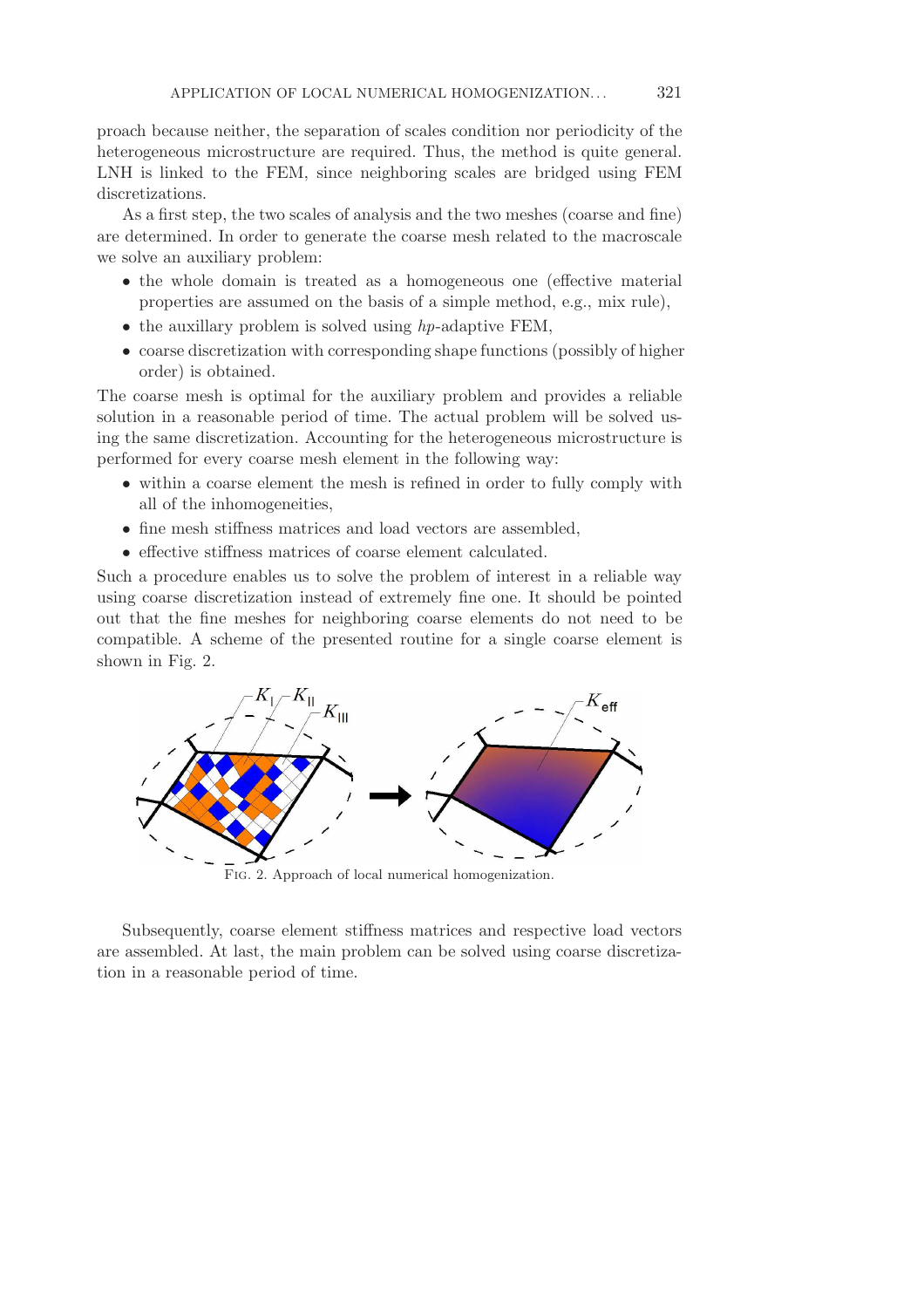# 322 M. KLIMCZAK, W. CECOT

# *4.2. Calculation of the effective stiffness matrix*

Details on the key part of the local numerical homogenization – calculation of the effective stiffness matrix – are given in  $[3]$  and are obtained by local method, i.e., for every coarse mesh element, difference of would-be solutions obtained using a single coarse element and a fine mesh based on its refinement, is minimized. Jhurani in his dissertation [3] posed this problem in a following form.

For a non-zero fine mesh load vector **f**, known symmetric stiffness matrices for fine mesh elements assembled into **K**, interpolation matrix **A**, positive-definite symmetric weight matrix **B**, dimensionless small parameter  $\epsilon > 0$ , we look for a symmetric matrix  $\hat{\mathbf{K}}^{\dagger}$  that minimizes E, where:

(4.1) 
$$
E(\widehat{\mathbf{K}}^{\dagger}) = \frac{1}{2} \|(\mathbf{K}^{\dagger} - \mathbf{A}\widehat{\mathbf{K}}^{\dagger}\mathbf{A}^T)\mathbf{f}\|_{\mathbf{B}}^2 + \frac{\epsilon}{2} \| \mathbf{K}^{\dagger} - \mathbf{A}\widehat{\mathbf{K}}^{\dagger}\mathbf{A}^T \|_{F,\mathbf{B}}^2 \| \mathbf{f} \|_2^2
$$

and  $\widehat{\mathbf{K}}$  – effective coarse element stiffness matrix,  $\widehat{\mathbf{K}}^{\dagger}$  – Moore-Penrose pseudoinverse of  $\hat{\mathbf{K}}$ ,  $\|\mathbf{x}\|_2 = \sqrt{\text{trace}(\mathbf{x}^T\mathbf{x})}$  – Euclidean norm,  $\|\mathbf{x}\|_B = \sqrt{\text{trace}(\mathbf{x}^T\mathbf{B}\mathbf{x})}$  – Euclidean norm weighted with **B**,  $\|\mathbf{X}\|_{F,B} = \sqrt{\text{trace}(\mathbf{X}^T \mathbf{B} \mathbf{X})}$  – Frobenius norm weighted with **B**.

The first term of Eq. (4.1) measures the error of the local solution for a given local load vector, whereas the second one is added for regularization purposes. Matrix  $\widehat{\mathbf{K}}^{\dagger}$  is subsequently pseudoinverted into  $\widehat{\mathbf{K}}$ .

The key point of above procedure is construction of a mapping for coarse element degrees of freedom (DOF) to fine mesh DOF (using matrix **A**) and calculation of the assembled fine mesh load vector **f**. The latter is found in a following way:

- the auxiliary problem with assumed homogeneity is solved,
- strain  $(\varepsilon)$  and stress  $(\sigma)$  tensor fields are calculated,
- tractions **t** are evaluated on the basis of the stress field at the edges or faces of the elements and respective normal vectors **n** as

$$
(4.2) \t\t t = \sigma n,
$$

- if needed, tractions are equilibrated,
- $\bullet$  integrating tractions resulting from Eq. (4.2) along the fine mesh element edges or faces one obtains fine mesh load vector of the  $i$ -th element as:

(4.3) 
$$
\mathbf{f}^{el.i} = \int_{S_{\sigma}} \mathbf{v} \mathbf{t} ds,
$$

 $\bullet$  fine mesh load vectors calculated according to Eq.  $(4.3)$  and respective stiffness matrices are assembled.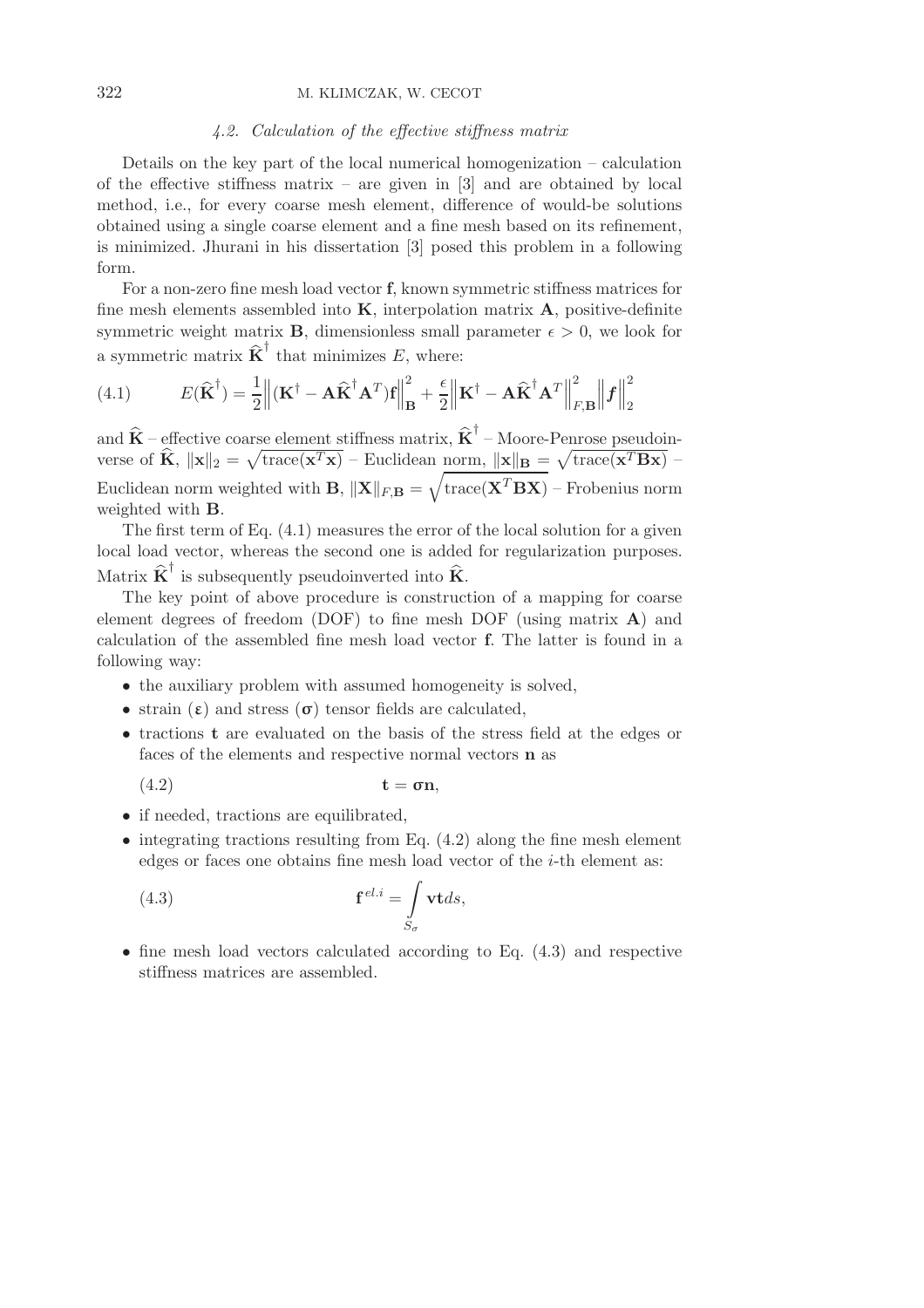# 5. Numerical results

The first example was solved in plane strain state in elastic range. A rectangular domain  $(2\times1)$  shown in Fig. 3 was discretized with 2048 elements. Two phases with the volumetric fraction of 0.5 were assumed:

- "white" with  $E = 100$  and  $\nu = 0.3$  and
- "black" with  $E = 200$  and  $\nu = 0.3$ .



The load intensity  $q$  is equal to 1. Three random material distribution cases are presented in Fig. 4. The number of degrees of freedom is equal to 4290 in each case. Subsequently, the whole domain was discretized with one coarse element with eight degrees of freedom. Horizontal displacements along the righthand side edge for three distribution cases are shown in Fig. 5–7. Red solid line

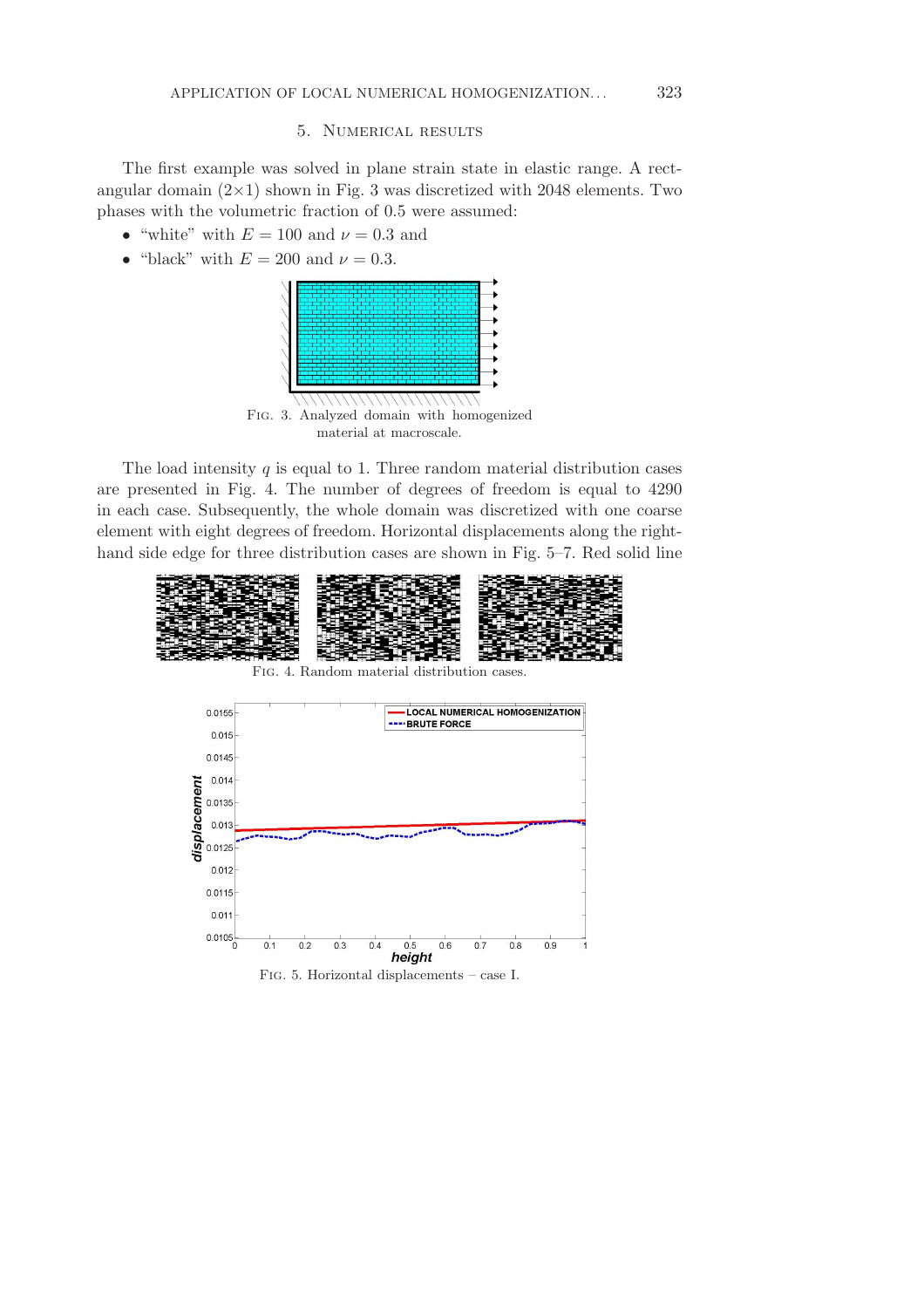

shows LNH solution, blue dashed curve shows the solution obtained using the fine mesh. Differences in solutions do not exceed 1 percent. Axis  $\eta$  limits in the graph are set to interval  $[0.9u_{\text{max}}, 1.2u_{\text{max}}]$ . Otherwise, the graphs of both solutions would be indistinguishable.

The domain analyzed in plane strain state is the next example presented in Fig. 8. The Burgers viscoelastic material model was used  $(E_{\text{white}} = 100$ ,  $E_{\text{black}} = 200$ , remaining parameters were assumed as the same for both phases, i.e.  $\nu_{el} = 0.3, \nu_{ve} = 0.3, \nu_v = 0.49, \lambda_{ve} = 3.29e2, \tau = 9.68e-6, \lambda_{\infty} = 100$ . The loading was applied in one step. Dimensions and load intensity were assumed as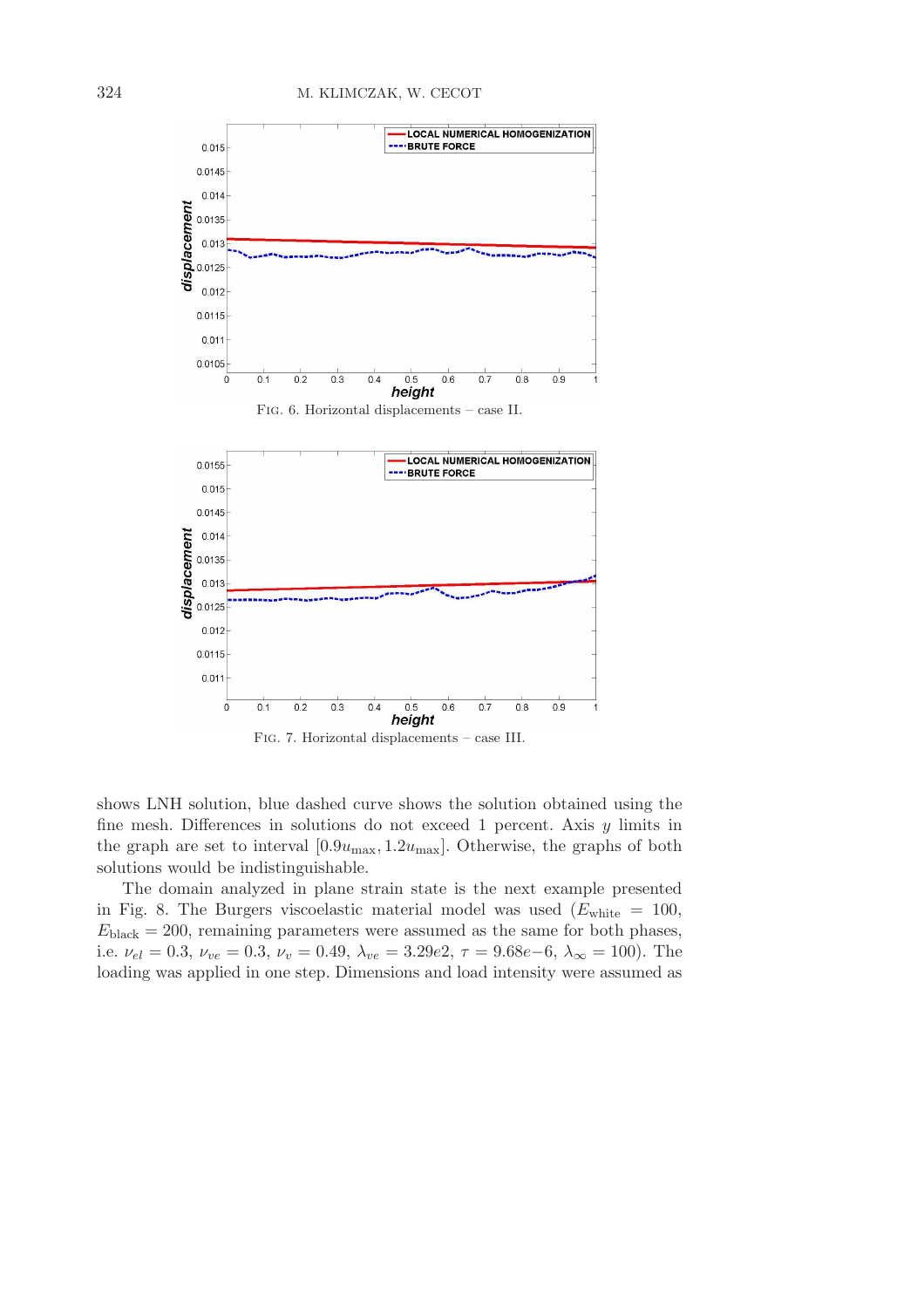

Fig. 8. The analyzed domain.

in the previous numerical example. Distribution of two phases is also random and their volumes are equal but their sizes are different in two layers. This is a typical situation in the case of asphalt pavement layers for example – neighboring layers are made of aggregate of different sizes.

Coarse mesh (a regular one) is shown in Fig. 9. It consists of 128 elements. Subsequently, it was refined within coarse elements as follows:

- the red layer elements were discretized with 144 fine elements,
- the blue layer elements were discretized with 36 fine elements.



Globally the fine mesh is too dense to be presented. Zooming in, one can notice the incompatibility of the fine meshes within neighboring coarse elements (Fig. 10). Also the distribution of two phases is shown at the interface. Maps of both displacement components are presented in Fig. 11. The results demonstrate the potential of the proposed approach.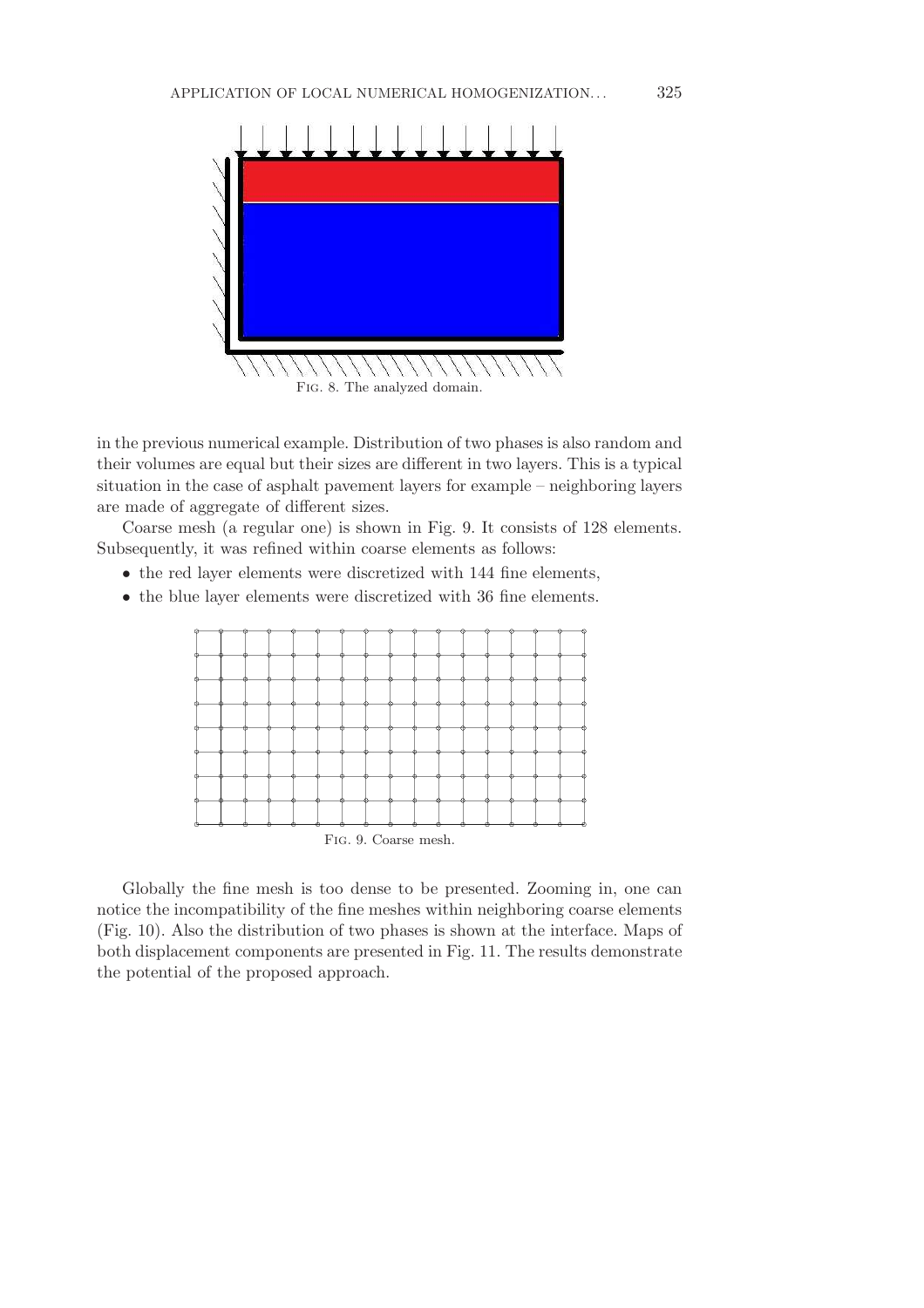

Fig. 10. Incompatibility of the fine meshes at the interface of layers.



# 6. Conclusions

Preliminary tests on integration of the *hp*-adaptive FEM and local numerical homogenization were presented in this paper the obtained results are very promising. Advantages of the proposed approach are as follows:

- reasonable reduction of the number of DOF by introducing only negligible error to the solution for non-periodic and inelastic materials,
- significant decrease of the amount of computational cost,
- reliable solution of the problem, which could not be solved using the direct approach.

# **ACKNOWLEDGMENT**

This research was sponsored by the Polish National Science Center (NCN) under the project UMO-2011/01/B/ST6/07312.